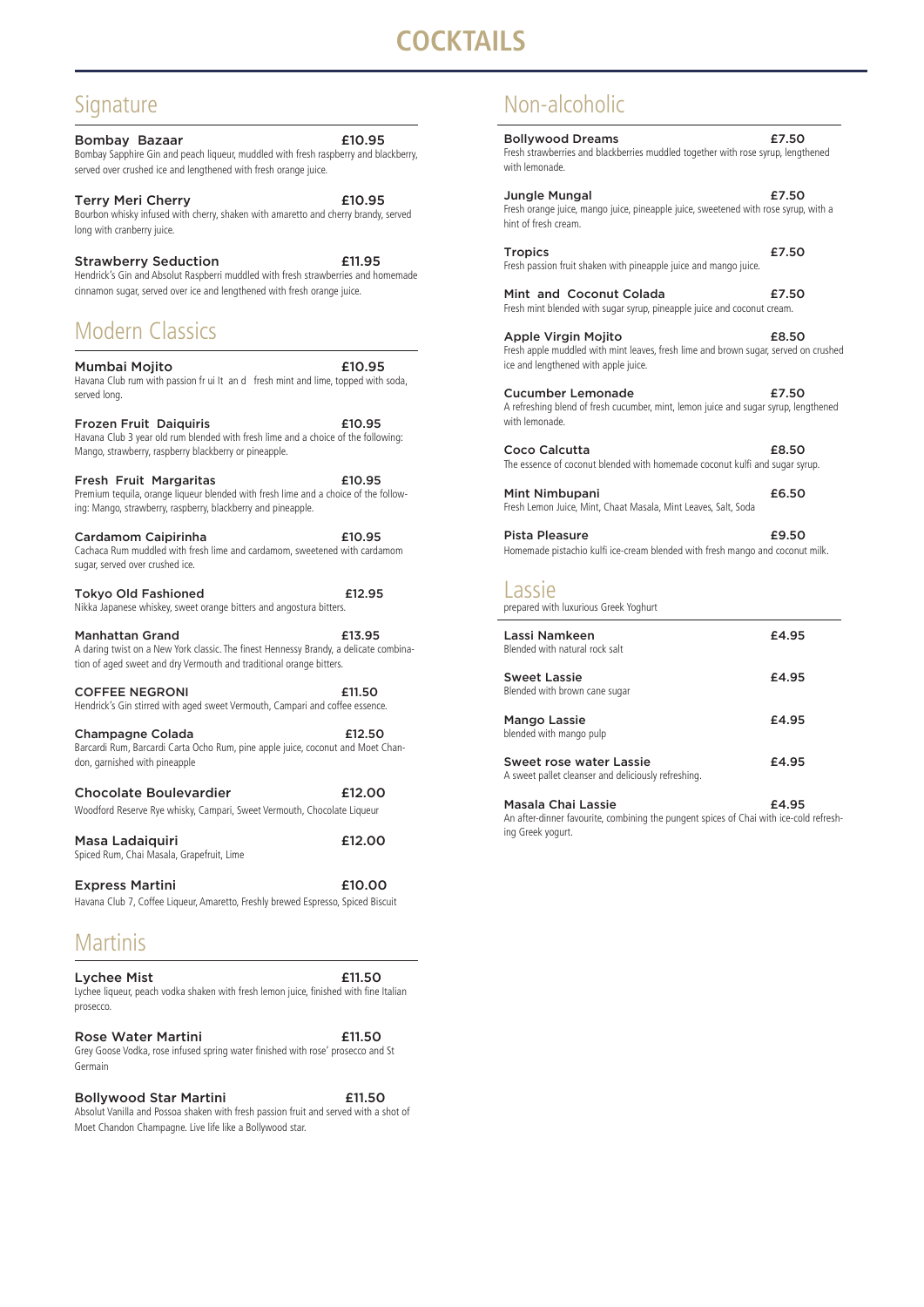## Blended Whisky

| Johnnie Walker Red Label          | £3.50  |
|-----------------------------------|--------|
|                                   |        |
| Johnnie Walker Black Label        | £4.50  |
| Johnnie Walker Green Label        | £6.50  |
| Johnnie Walker Double Black Label | £5,25  |
| Johnnie Walker Gold Label         | £6.50  |
| Johnnie Walker Blue Label         | £25.50 |
| Monkey Shoulder                   | £4.50  |
| Hibiki Japanese Harmony           | £9.50  |
| Chivas Regal 12 year old          | £4.50  |
| Chivas Regal 18 year old          | £12.50 |

## Single Malt Whisky

| Aberlour 10 year old                    | £4.95  |
|-----------------------------------------|--------|
| Macallan 10 year old                    | £8.50  |
| The Balvenie 12 year old                | £5.50  |
| The Balvenie 14 year old Caribbean Cask | £9.00  |
| Glenfiddich 12 year old                 | £5.50  |
| Glenfiddich 18 year old                 | £12.50 |
| Macallan Gold                           | £9.50  |
| Macallan 12 year old sherry oak         | £9.50  |
| The Balvenie 21 year old Port Wood Cask | £35.00 |

## American Bourbon Whisky

| Jack Daniels                | £3.50 |
|-----------------------------|-------|
| Jack Daniels Gentleman Jack | f6.50 |
| Woodford Reserve            | f5.25 |
| Makers Mark                 | £450  |

## **Liquors, Bitters and Aperitifs**

Please ask your bartender/server for the selection

## **Cognac**

| Hennessy VS | £7.25  |
|-------------|--------|
| Remy VSOP   | £8.25  |
| Remy XO     | £32.00 |

## Café Courvoisier

| Freshly ground double espresso alongside Courvoisier VSOP.  |        |
|-------------------------------------------------------------|--------|
| Courvoisier originated in Paris where Coffee and Cognac has |        |
| been drunk together for centuries.                          | £10.25 |

## Rum

| Havana Club 3 years          | £3.65 |
|------------------------------|-------|
| Old Monk Indian Army Reserve | £5.25 |
| Diplomatico Reserva Rum      | £6.50 |
| Captain Morgan's Spiced      | £3.25 |
| Captain Morgan's Dark        | £3.25 |
| Bacardi Rum                  |       |
| Barcardi Carta Ora (Gold)    |       |
| Koko Kanu Coconut Rum        | £3.95 |
| Malibu                       | f3 25 |

# Tequila

| Don Julio Blanco        | £5.50 |
|-------------------------|-------|
| Patrón Silver           | £6.00 |
| Patrón Reposado         | £6.50 |
| Patrón Anejo £          | f6.95 |
| Cazcabel Coffee Tequila | £6.50 |

## Vodka

| Absolut Blue      | £3.95 |
|-------------------|-------|
| Absolut Pear      | £3.95 |
| Absolut Raspberry | £3.95 |
| Absolut Mandarin  | £3.95 |
| Snow Queen        | £6.50 |
| Cîroc             | £6.50 |
| Grey Goose        | £6.50 |
| Belvedere         |       |

## **World Gins**

Bringing you the best Gin from around the world with our personal recommendations for your enjoyment.

| <b>Roku Gin</b><br>(JAPAN)                                                                                                                                                                                                              | £6.50 |
|-----------------------------------------------------------------------------------------------------------------------------------------------------------------------------------------------------------------------------------------|-------|
| Carefully crafted with 14 botanicals including the delicate scent of cherry blossom is<br>drawn out through vacuum distillation in stainless pot stills, the deep flavour of yuzu<br>is achieved by distillation in copper pot stills.  |       |
| Perfect Serve: Roku served with three fresh thin Ginger sticks<br>and Fever Tree tonic evokes the style of Japan                                                                                                                        | £8.50 |
| <b>Bombay Sapphire Gin</b><br>(ENGLAND)<br>Initially light, followed by spices & earthy notes with a finish that is sweet and<br>lingering.                                                                                             | £5.50 |
| Perfect Serve: Bombay Sapphire served with Fever Tree<br>Mediterranean tonic, garnish with a lime wedge                                                                                                                                 | £7.50 |
| <b>Pink Rives</b>                                                                                                                                                                                                                       | £4.50 |
| (SPAIN)<br>A triple distilled gin made with Rives London Dry Gin and the maceration of the best<br>Seville strawberries. Rives Pink is distilled directly from juniper<br>berries and nine other seeds, in exclusive copper pot stills. |       |
| Perfect Serve: Rives Pink and Fever Tree Tonic garnished<br>with fresh Strawberries                                                                                                                                                     | £6.50 |
| Bobby's Schiedam Dry Gin<br>(NETHERLANDS)                                                                                                                                                                                               | £5.50 |
| Spicy and fragrant lemongrass on the nose, a fresh burst of citrus and<br>herbs at first sip, with a slight hum of pepper. Truly unique.                                                                                                |       |
| Perfect Serve: Bobby's served with Fever Tree Mediterranean<br>Tonic, garnished with an orange peel and three cloves.                                                                                                                   | £7.50 |
| <b>Hendricks Gin</b>                                                                                                                                                                                                                    | £4.50 |
| (ENGLAND)<br>Hendricks botanical signature consists of flowers, roots, fruits and seeds from the<br>world over. They function to complement and set the stage for our delicious duet of<br>infusion: rose petal and cucumber.           |       |
| Perfect Serve: Hendricks Gin served with Fever Tree<br>Elderflower Tonic with a slice of cucumber                                                                                                                                       | £6.50 |

## **Bottled Beers & Cider**

| Kingfisher 330ml              | f4.25 |
|-------------------------------|-------|
| Budweiser                     | f4.25 |
| Cobra 330ml                   | f4.25 |
| Cobra 660ml                   | f8.25 |
| Peroni                        | £4.95 |
| Magners Pear Cider 568ml      | £6.50 |
| Old Mout Summer Berries 500ml | £6.75 |
|                               |       |

## **Beverages**

| Liquor Coffees<br>Irish / French / Calypso / Italian / Baileys                                                                                                                      | £5.25  |
|-------------------------------------------------------------------------------------------------------------------------------------------------------------------------------------|--------|
| Freshly Ground Coffee<br>Café au lait /Americano / Latte / Cappuccino / Espresso                                                                                                    | £3.95  |
| Café Courvoisier<br>Freshly ground double espresso alongside Courvoisier VSOP.<br>Courvoisier originated in Paris where Coffee and Cognac has been<br>drunk together for centuries. | £10.25 |
| Tea Selection<br>Classic English / Camomile / Green / Jasmine / Masala Chai                                                                                                         | £3.25  |
| Pistachio Chai Tea Latte                                                                                                                                                            | £3.75  |
| Fruit Juices<br>Orange / Pineapple / Mango / Cranberry / Tomato                                                                                                                     | £3.75  |
| Soft Drinks<br>Coke / Diet Coke / Sprite / Ginger Beer                                                                                                                              | £3.75  |
| Mixers<br>Tonic / Slim Tonic / Ginger Ale / Soda Water                                                                                                                              | £3.75  |
| Water                                                                                                                                                                               | £3.95  |
| Decante Still / Sparkling Water 750ml                                                                                                                                               |        |

# **BAR MENU**